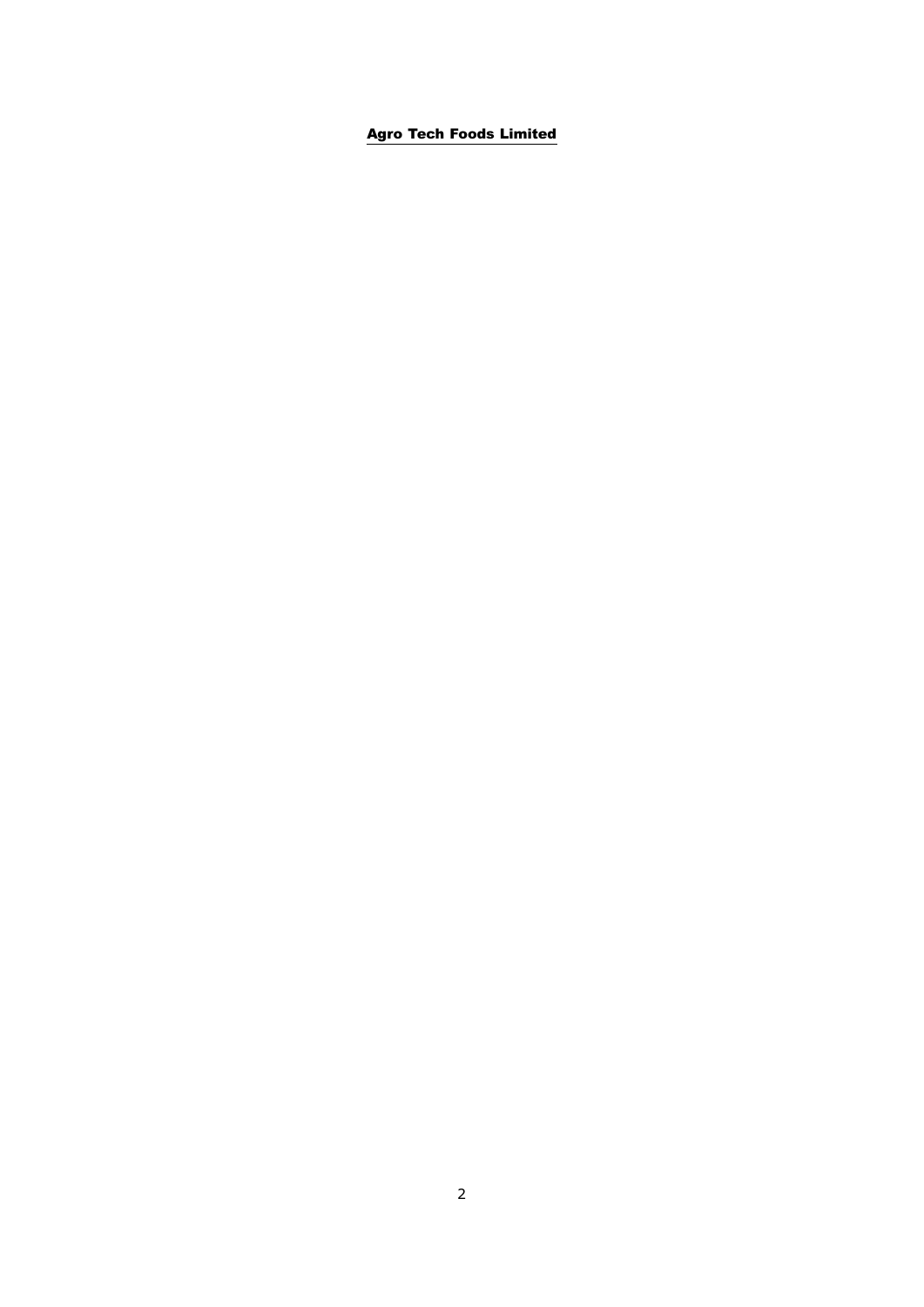### **Sundrop Foods India Private Limited**

(formerly Sundrop Foods India Limited)

# **INDEPENDENT AUDITORS' REPORT TO THE MEMBERS OF SUNDROP FOODS INDIA PRIVATE LIMITED**

#### **Report on the Financial Statements**

We have audited the accompanying financial statements of Sundrop Foods India Private Limited ('the Company'), which comprise the Balance Sheet as at 31 March 2015, the Statement of Profit and Loss and the Cash Flow Statement for the year then ended, and a summary of significant accounting policies and other explanatory information (collectively referred to as the 'financial statements').

#### **Management's Responsibility for the Financial Statements**

The Company's Board of Directors is responsible for the matters stated in Section 134(5) of theCompanies Act, 2013 ("the Act") with respect to the preparation of these financialstatements that give a true and fair view of the financial position, financial performance and cash flowsof the Company in accordance with the accounting principles generally accepted in India, including theAccounting Standards specified under Section 133 of the Act, read with Rule 7 of the Companies(Accounts) Rules, 2014. This responsibility also includes maintenance of adequate accounting records inaccordance with the provisions of the Act for safeguarding the assets of the Company and for preventingand detecting frauds and other irregularities; selection and application of appropriate accountingpolicies; making judgments and estimates that are reasonable and prudent; and design, implementationand maintenance of adequate internal financial controls, that were operating effectively for ensuringthe accuracy and completeness of the accounting records, relevant to the preparation and presentation of the financial statements that give a true and fair view and are free from material misstatement,whether due to fraud or error.

#### **Auditor's Responsibility**

Our responsibility is to express an opinion on these financial statements based on our audit. We have taken into account the provisions of the Act, the accounting and auditing standards andmatters which are required to be included in the audit report under the provisions of the Act and theRules made thereunder.We conducted our audit in accordance with the Standards on Auditing specified under Section 143(10)of the Act. Those Standards require that we comply with ethical requirements and plan and perform the audit to obtain reasonable assurance about whether the financial statements are free from material misstatement.

An audit involves performing procedures to obtain audit evidence about the amounts and disclosures in the financial statements. The procedures selected depend on the auditor's judgment, including the assessment of the risks of material misstatement of the financial statements, whether due to fraud or error. In making those risk assessments, the auditor considers internal control relevant to the Company's preparation of the financial statements that give a true and fair view in orderto design audit procedures that are appropriate in the circumstances, but not for the purpose ofexpressing an opinion on whether the Company has in place an adequate internal financial controlssystem over financial reporting and the operating effectiveness of such controls. An audit also includes evaluating the appropriateness of accounting policies used and the reasonableness of the accounting estimates made by the Company's Directors, as well as evaluating the overall presentation of the financial statements.

We believe that the audit evidence we have obtained is sufficient and appropriate to provide a basis for our audit opinionon the financial statements. **Opinion**

In our opinion and to the best of our information and according to the explanations given to us, the financial statements give the information required by the Act in the manner so required and give a true and fair view in conformity with the accounting principles generally accepted in India:

- (a) in the case of the Balance Sheet, of the state of affairs of the Company as at 31 March 2015;
- (b) in the case of the Statement of Profit and Loss, of the profit for the year ended on that date; and
- (c) in the case of the Cash Flow Statement, of the cash flows for the year ended on that date.

#### **Report on Other Legal and Regulatory Requirements**

- As required by the Companies (Auditor's Report) Order, 2015 ("the Order"), issued by the Central Government of India in terms of sub-section 11 of Section 143 of the Act, we give in the Annexure a statement on the matters specified in paragraphs 3 and 4 of the Order.
- 2. As required by Section 143(3) of the Act, we report that:
	- a) we have sought and obtained all the information and explanations which to the best of our knowledge and belief were necessary for the purpose of our audit;
	- b) in our opinion proper books of account as required by law have been kept by the Company so far as it appears from our examination of those books
	- the Balance Sheet, the Statement of Profit and Loss, and the Cash Flow Statement dealt with by this Report are in agreement with the books of account;
	- d) in our opinion, the aforesaid financial statements comply with the Accounting Standards specified underSection 133 of the Act, read with Rule 7 of the Companies (Accounts) Rules, 2014;
	- e) on the basis of written representations received from the directors as on 31 March 2015, and taken on record by the Board of Directors, none of the directors is disqualified as on 31 March 2015, from being appointed as a director in terms of Section 164(2) of the Act; and
	- f) With respect to the other matters to be included in the Auditor's Report in accordance with Rule 11 of the Companies (Audit and Auditors) Rules, 2014, in our opinion and to the best of our information and according to the explanations given to us:
	- i. The Company has disclosed the impact of pending litigations on its financial position in its financial statements – Refer Note 2.23 to the financial statements;
	- The Company did not have any long-term contracts including derivative contracts for which there were any material foreseeable losses.
	- iii. Based on the information there were no amounts which were required to be transferred to the Investor Education and Protection Fund by the Company.

#### for **B S R & Associates LLP**

Chartered Accountants Firm's Registration No. :116231W/W-100024

**Sriram Mahalingam** Place: Hyderabad Partner Membership No: 049642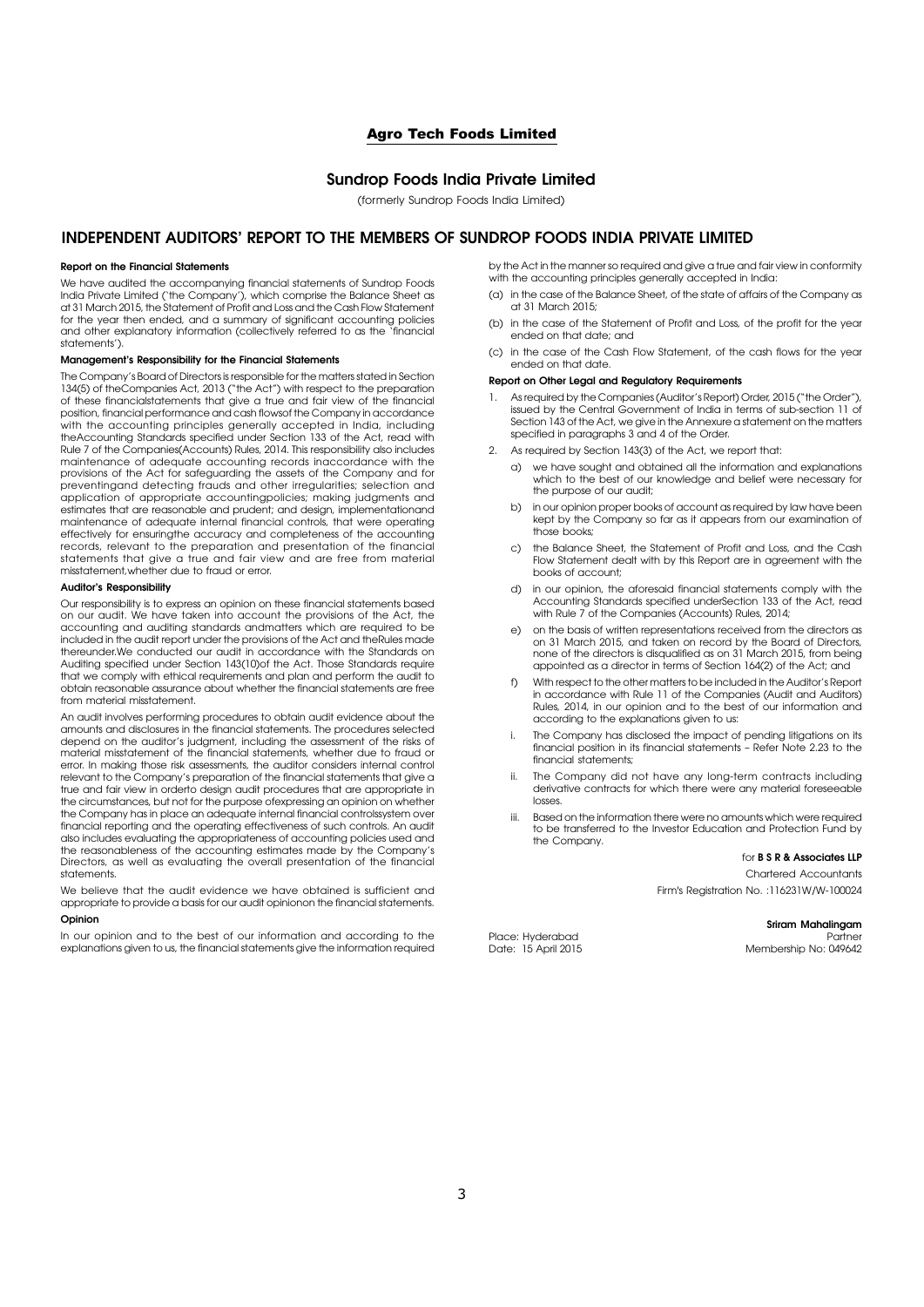### **Sundrop Foods India Private Limited**

(formerly Sundrop Foods India Limited)

# **ANNEXURE TO THE INDEPENDENT AUDITORS' REPORT**

The Annexure referred to in the Independent Auditors' Report to the Members of Sundrop Foods IndiaPrivate Limited("the Company")for the year ended 31 March 2015. We report that:

- (i) The Company has not granted any loans, secured or unsecured, to companies, firms or other parties covered in the register maintained under Section 189 of the Companies Act, 2013 ('the Act').
- (ii) In our opinion and according to the information and explanations given to us, and having regard to the explanation that certain services rendered are for the specialized requirements of the buyer for which suitable alternative sources do not exist for obtaining comparable quotations, there is an adequate internal control systemcommensurate with the size of the Company and the nature of its business with regard to rendering of services. The activities of the Company do not include sales of goods, purchase of inventory and fixed assets.We have not observed any major weakness in the internal control system during the course of the audit.
- (iii) The Companyhas not accepted any deposits from the public.
- (iv) The Central Government of India has not prescribed the maintenance of cost records under sub-section (1) of Section 148 of the Act, for any services rendered by the Company.
- (v) (a) According to the information and explanations given to us and on the basis of our examination of the records of the Company, amounts deducted/accrued in the books of account in respect of undisputed statutory dues including Provident fund, Employees' state insurance, Income-tax, Service tax and other material statutory dues have generally beenregularlydeposited with the appropriate authorities. As explained to us, the Company did not have any dues on account of sales-tax, wealth tax, customs duty and excise duty.

According to the information and explanations given to us, no undisputed amounts payable in respect of Provident Fund, Employees' State Insurance, Income-tax, Sales tax, Service tax and other material statutory dues were in arrears as at 31 March 2015 for a period of more than six months from the date they became payable.

- (b) According to the information and explanations given to us, there are no dues of Income-tax, Sales tax, Service tax, Custom duty and Excise duty which have not been deposited with the appropriate authorities on account of any dispute.
- (c) As explained to us, the Company did not have any dues on account of investor education and protection fund.
- (vi) The Company does not have any accumulated losses at the end of the financial year and has not incurred cash losses in the financial year and in the immediately preceding financial year.
- (vii) In our opinion and according to the information and explanations given to us, the Company did not have any dues outstanding to any financial institution, banks or debenture holders during the year.
- (viii) According to the information and explanations given to us, the Company has not given any guarantee for loans taken by others from banks or financial institutions.
- (ix) The Company did not have any term loans outstanding during the year.
- According to the information and explanations given to us, no fraud on or by the Company has been noticed or reported during the course of our audit.
- (xi) The other clause (i) and (ii) of the Companies (Auditor's Report) Order 2015, issued by the Central Government of India in terms of sub-section 11 of Section 143 of the Act, is not applicable in the case of the Company for the current year, since in our opinion there is no matter which arises to be reported in the aforesaid order.

#### for **B S R & Associates LLP**

Chartered Accountants Firm's Registration No. :116231W/W-100024

#### **Sriram Mahalingam**

Place: Hyderabad Partner

Date: 15 April 2015 Membership No: 049642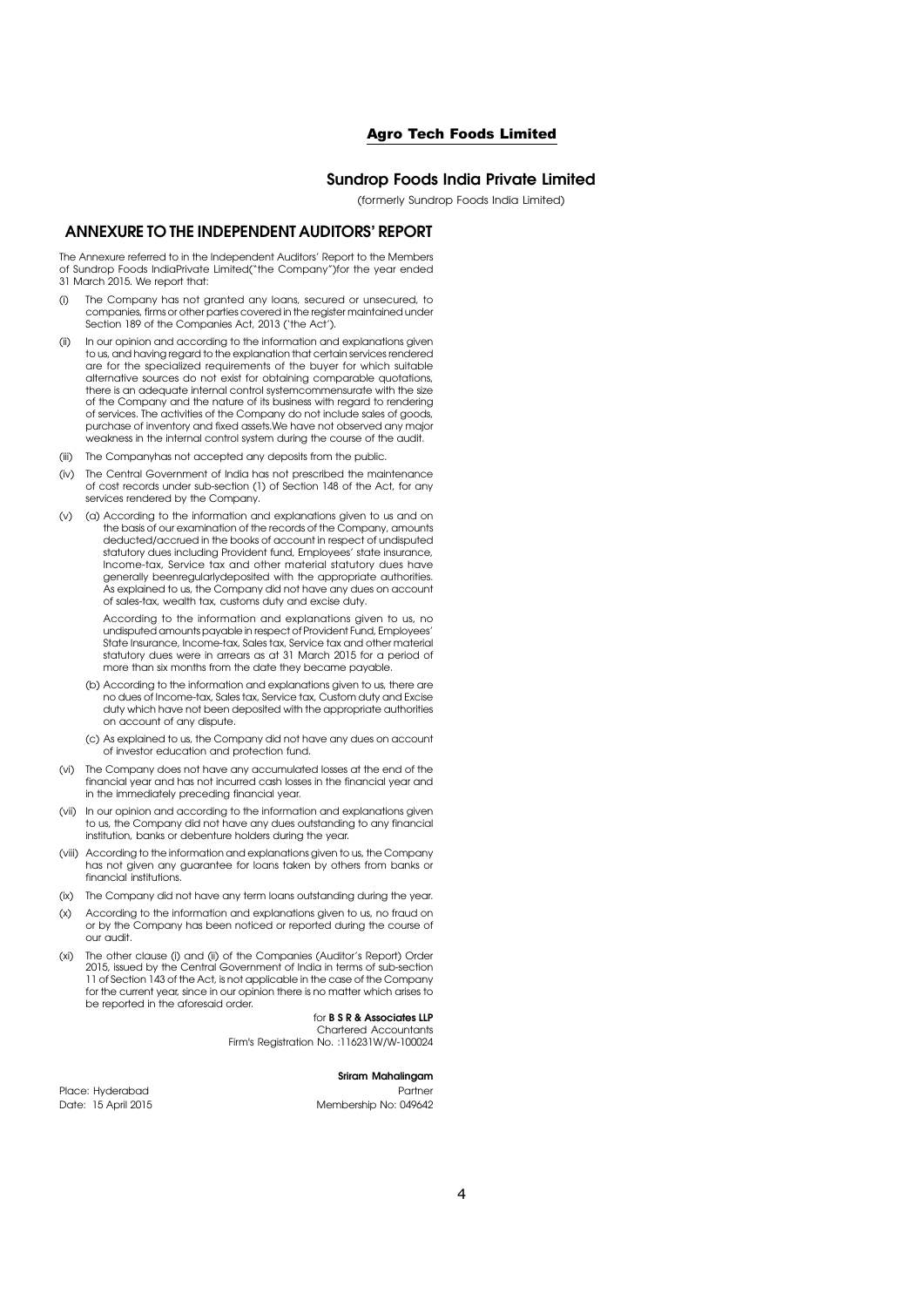# **Sundrop Foods India Private Limited**

(formerly Sundrop Foods India Limited)

(all amount in Indian Rupees, except share data and otherwise stated)

# **BALANCE SHEET AS AT 31 MARCH 2015**

| <b>Particulars</b>              | Note No.       | As at         | As at         |
|---------------------------------|----------------|---------------|---------------|
|                                 |                | 31 March 2015 | 31 March 2014 |
| <b>EQUITY AND LIABILITIES</b>   |                |               |               |
| Shareholders' funds             |                |               |               |
| Share capital                   | 2.1            | 20.000.000    | 20,000,000    |
| Reserves and surplus            | 2.2            | 2.818.312     | 2.521.739     |
| <b>Non-current liabilities</b>  |                |               |               |
| Long-term provisions            | 2.3            | 585.909       | 914.616       |
| <b>Current liabilities</b>      |                |               |               |
| Trade payables                  | 2.4            | 1,703,748     | 929,348       |
| Other current liabilities       | 2.5            | 3,318,588     | 3.053.821     |
| Short-term provisions           | 2.6            | 81,071        | 107,199       |
|                                 |                | 28,507,628    | 27,526,723    |
| <b>ASSETS</b>                   |                |               |               |
| Non-current assets              |                |               |               |
| Long-term loans and advances    | 2.7            | 1.140.057     | 534,401       |
| Deferred tax asset              | 2.19           | 190.393       | 315,742       |
| <b>Current assets</b>           |                |               |               |
| Trade receivables               | 2.8            | 23,180,139    | 22,078,222    |
| Cash and bank balances          | 2.9            | 919,129       | 1,520,107     |
| Short-term loans and advances   | 2.10           | 3,077,910     | 3,078,251     |
|                                 |                | 28,507,628    | 27,526,723    |
| Significant accounting policies | 1              |               |               |
| Notes to accounts               | $\overline{2}$ |               |               |

### **STATEMENT OF PROFIT AND LOSS FOR THE YEAR ENDED 31 MARCH 2015**

|                     | 31 March 2015 | Note No. For the year ended For the year ended<br>31 March 2014 |
|---------------------|---------------|-----------------------------------------------------------------|
|                     |               |                                                                 |
| 2.11                | 30.397.362    | 54,510,625                                                      |
| 2.12                |               | 71,550                                                          |
|                     | 30,397,362    | 54,582,175                                                      |
|                     |               |                                                                 |
| 2.13                | 16,645,175    | 34,252,924                                                      |
| 2.14                | 13,226,770    | 16,383,825                                                      |
|                     | 29,871,945    | 50,636,749                                                      |
|                     | 525.417       | 3,945,426                                                       |
| 2.15                | 228.844       | 1,322,572                                                       |
|                     | 296.573       | 2,622,854                                                       |
|                     |               |                                                                 |
| 2.16                | 0.15          | 1.31                                                            |
| 1<br>$\mathfrak{p}$ |               |                                                                 |
|                     |               |                                                                 |

The notes referred to above form an integral part of statement of profit and loss.

As per our report of even date attached

| for Sundrop Foods India Private Limted   |
|------------------------------------------|
| CIN: U01119TG1990PTC011259               |
| Firm's registration no. 116231W/W-100024 |
|                                          |

| Sriram Mahalingam    | Dharmesh Kumar Srivastava | N Narasimha rao     |
|----------------------|---------------------------|---------------------|
| Partner              | Director                  | <b>Director</b>     |
| Membership No.049642 | DIN: 06875689             | DIN:02561439        |
| Place: Hyderabad     |                           | Place: Gurgaon      |
| Date: 15 April 2015  |                           | Date: 15 April 2015 |

|  |  |  |  |  | The notes referred to above form an integral part of the balance sheet. |  |
|--|--|--|--|--|-------------------------------------------------------------------------|--|
|  |  |  |  |  |                                                                         |  |

As per our report of even date attached

| for <b>B S R &amp; Associates LLP</b>    | for <b>Sundrop Foods India Private Limted</b> |
|------------------------------------------|-----------------------------------------------|
| <b>Chartered Accountants</b>             | CIN: U01119TG1990PTC011259                    |
| Firm's registration no. 116231W/W-100024 |                                               |

| Sriram Mahalingam    | Dharmesh Kumar Srivastava | N Narasimha rao |
|----------------------|---------------------------|-----------------|
| Partner              | Director                  | Director        |
| Membership No.049642 | DIN: 06875689             | DIN:02561439    |
| Place: Hyderabad     |                           | Place: Gurgaon  |

Date : 15 April 2015 **Date : 15 April 2016** Date : 15 April 2015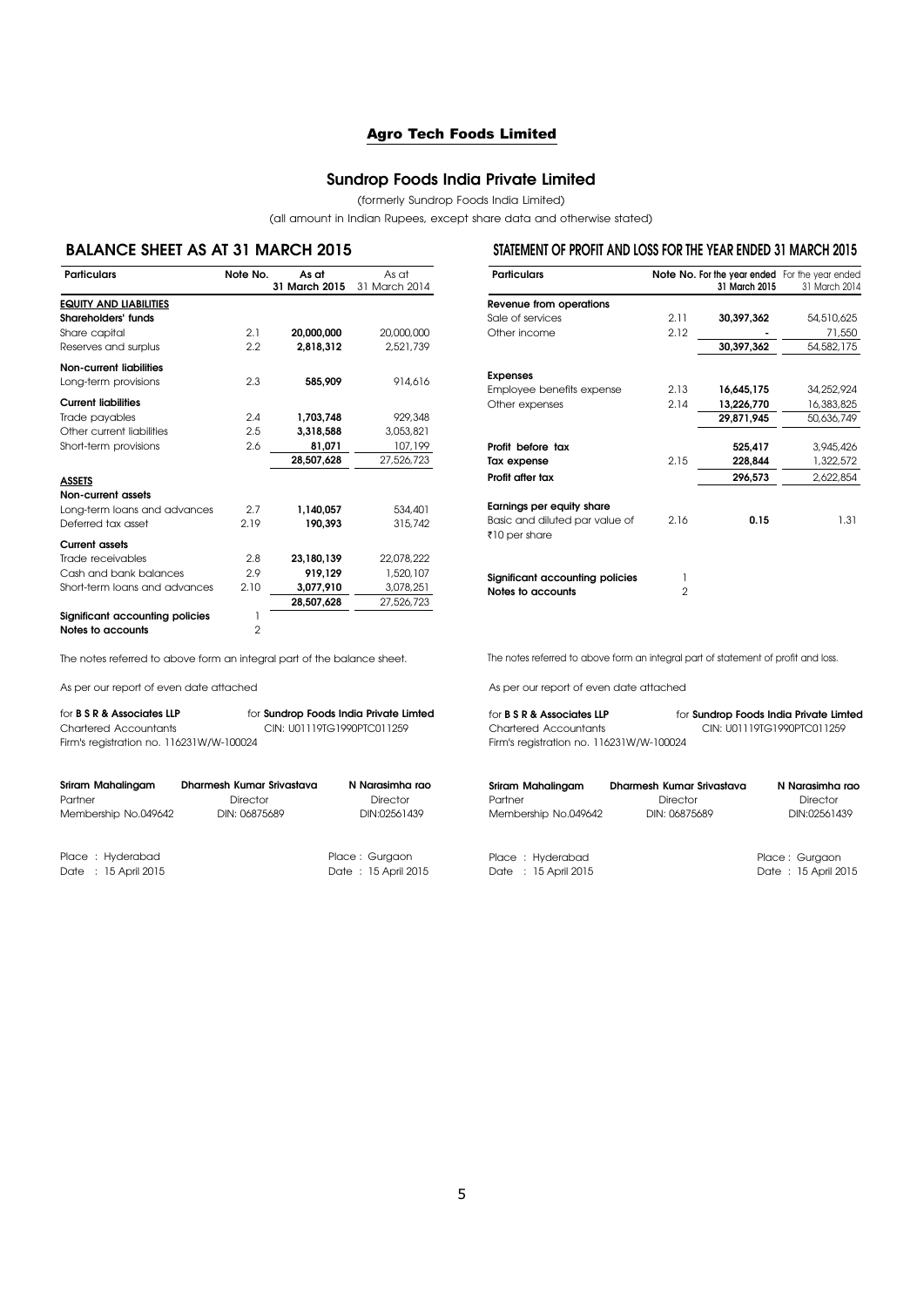### **Sundrop Foods India Private Limited**

(formerly Sundrop Foods India Limited)

(all amount in Indian Rupees, except share data and otherwise stated)

# **1: STATEMENT ON SIGNIFICANT ACCOUNTING POLICIES**

#### **BASIS OF PREPARATION OF ACCOUNTS**

The financial statements of Sundrop Foods India Private Limited have been prepared and presented in accordance with Indian Generally Accepted Accounting Principles (GAAP) under the historical cost convention on the accrual basis. GAAP comprises accounting standards notified by the Central Government of India under Section 133 of the Companies Act, 2013, other pronouncements of Institute of Chartered Accountants of India and the relevant provisions of Companies Act, 2013.

#### **USE OF ESTIMATES**

The preparation of financial statements in conformity with generally accepted accounting principles (GAAP) requires Management to make estimates and assumptions that affect the reported amounts of assets and liabilities and the disclosure of contingent liabilities on the date of the financial statements. Actual results could differ from those estimates. Any revision to accounting estimates is recognised prospectively in current and future periods.

#### **CURRENT AND NON-CURRENT CLASSIFICATION**

All assets and liabilities are classified into current and non-current.

#### **Assets**

An asset is classified as current when it satisfies any of the following criteria:

- a. it is expected to be realised in, or is intended for sale or consumption in the Company's normal operating cycle;
- b. it is held primarily for the purpose of being traded;
- c. it is expected to be realised within 12 months after the reporting date; or
- d. it is cash or cash equivalent unless it is restricted from being exchanged or used to settle a liability for at least 12 months after the reporting date.

Apart from the above, current assets also include the current portion of noncurrent financial assets. All other assets are classified as non-current.

#### **Liabilities**

A liability is classified as current when it satisfies any of the following criteria:

- a. it is expected to be settled in the Company's normal operating cycle;
- b. it is held primarily for the purpose of being traded;
- c. it is due to be settled within 12 months after the reporting date; or
- d. the company does not have an unconditional right to defer settlement of the liability for at least 12 months after the reporting date. Terms of a liability that could, at the option of the counterparty, result in its settlement by the issue of equity instruments do not affect its classification.

Apart from the above, current liabilities also include current portion of noncurrent financial liabilities. All other liabilities are classified as non-current.

#### **Operating cycle**

Operating cycle is the time between the acquisition of assets for processing and their realisation in cash or cash equivalents.

#### **REVENUE RECOGNITION**

Revenue is recognised on accrual basis as and when services are rendered and billed to the customer in accordance with the terms of the contract (the parent company).

#### **EARNINGS PER SHARE**

Basic earnings per share ("EPS") is computed by dividing the net profit after tax for the year attributable to equity shareholders by the weighted average number of equity shares outstanding during the year. For the purpose of calculating diluted earnings per share, net profit after tax for the year and the weighted average number of shares outstanding during the year are adjusted

for the effects of all dilutive potential equity shares. Dilutive potential equity shares are deemed converted as of the beginning of the year, unless they have been issued at a later date.

#### **EMPLOYEE BENEFITS**

Gratuity which is defined benefit plan, is accrued based on an actuarial valuation using the projected unit credit method at the Balance Sheet date.

The Company's contribution payable to the recognised provident fund, which is defined contribution scheme, is charged to the Statement of Profit and Loss.

The employees can carry-forward a portion of the unutilised accrued compensated absences and utilise it in future service periods or receive cash compensation on termination of employment. Since the compensated absences do not fall due wholly within twelve months after the end of the period in which the employees render the related service and are also not expected to be utilized wholly within twelve months after the end of such period, the benefit is classified as a long-term employee benefit. The Company records an obligation for such compensated absences in the period in which the employee renders the services that increase this entitlement. The obligation is measured on the basis of independent actuarial valuation using the projected unit credit method.

All actuarial gains and losses arising during the year are recognised in the Statement of Profit and Loss of the year.

#### **INCOME-TAX EXPENSE**

Income tax expense comprises current tax and deferred tax charge or credit.

#### **Current tax**

The current charge for income taxes is calculated in accordance with the relevant tax regulations applicable to the Company.

#### **Deferred tax**

Deferred tax charge or credit reflects the tax effects of timing differences between accounting income and taxable income for the period. The deferred tax charge or credit and the corresponding deferred tax liabilities or assets are recognized using the tax rates that have been enacted or substantially enacted by the Balance Sheet date. Deferred tax assets are recognized only to the extent there is reasonable certainty that the assets can be realized in future; however, where there is unabsorbed depreciation or carry forward of losses, deferred tax assets are recognized only if there is a virtual certainty of realization of such assets. Deferred tax assets are reviewed at each Balance Sheet date and is written-down or written-up to reflect the amount that is reasonably/ virtually certain (as the case may be) to be realized.

The break-up of the major components of the deferred tax assets and liabilities as at Balance Sheet date has been arrived at after setting off deferred tax assets and liabilities where the Company has a legally enforceable right to set-off assets against liabilities and where such assets and liabilities relate to taxes on income levied by the same governing taxation laws.

#### **PROVISIONS AND CONTINGENT LIABILITIES**

The Company creates a provision when there is a present obligation as a result of a past event that probably requires an outflow of resources and a reliable estimate can be made of the amount of the obligation. A disclosure for a contingent liability is made when there is a possible obligation or a present obligation that may, but probably will not, require an outflow of resources. Where there is possible obligation or a present obligation in respect of which the likelihood of outflow of resources is remote, no provision or disclosure is made.

#### **CASH FLOW STATEMENT**

Cash flows are reported using the indirect method, whereby excess of income over expenditure before tax is adjusted for the effects of transactions of a non-cash nature and any deferrals or accruals of past or future cash receipts or payments. The cash flows from regular revenue generating, investing and financing activities of the Company are segregated.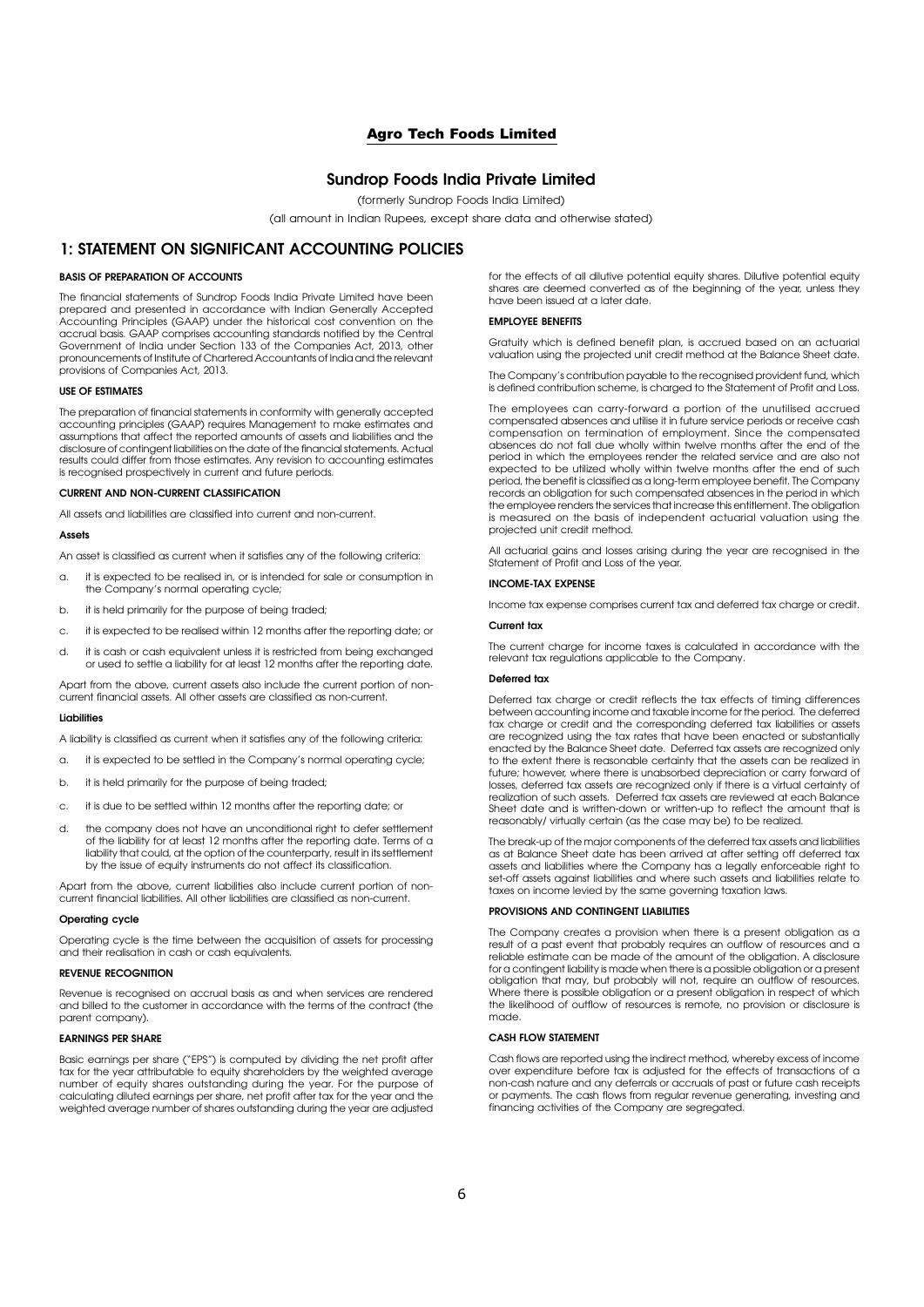# **Sundrop Foods India Private Limited**

(formerly Sundrop Foods India Limited)

(all amount in Indian Rupees, except share data and otherwise stated)

# **2. NOTES TO ACCOUNTS**

| <b>Particulars</b>                      | As at         | As at         |
|-----------------------------------------|---------------|---------------|
|                                         | 31 March 2015 | 31 March 2014 |
| 2.1: Share capital                      |               |               |
| Authorised                              |               |               |
| <b>Equity shares</b>                    |               |               |
| 2,000,000 (previous year: 2,000,000)    |               |               |
| equity shares of ₹10 each par value     | 20,000,000    | 20,000,000    |
|                                         | 20,000,000    | 20,000,000    |
| Issued                                  |               |               |
| <b>Equity shares</b>                    |               |               |
| 2,000,000 (previous year: 2,000,000)    |               |               |
| equity shares of ₹10 each par value     | 20.000.000    | 20,000,000    |
|                                         | 20,000,000    | 20,000,000    |
| Subscribed and fully paid-up            |               |               |
| <b>Equity shares</b>                    |               |               |
| 2,000,000 (previous year: 2,000,000)    |               |               |
| equity shares of ₹10 each fully paid up | 20,000,000    | 20,000,000    |
|                                         | 20.000.000    | 20,000,000    |

#### **a. Rights, preferences and restrictions attached to equity shares**

The Company has a single class of equity shares. Accordingly, all equity shares rank equally with regard to dividends and share in the Company's residual assets. The equity shares are entitled to receive dividend as declared from time to time. The voting rights of an equity shareholder on a poll (not on show of hands) are in proportion to its share of the paid-up equity capital of the Company. Voting rights cannot be exercised in respect of shares on which any call or other sums presently payable have not been paid. Failure to pay any amount called up on shares may lead to forfeiture of the shares. On winding up of the Company, the holders of equity shares will be entitled to receive the residual assets of the Company, remaining after distribution of all preferential amounts in proportion to the number of equity shares held.

### **b. The reconciliation of the number of equity shares outstanding is set**

| out below:                                                                                                     |                       |                      |                       |                      |
|----------------------------------------------------------------------------------------------------------------|-----------------------|----------------------|-----------------------|----------------------|
| <b>Particulars</b>                                                                                             |                       | As at 31 March 2015  |                       | As at 31 March 2014  |
|                                                                                                                |                       | Number of Amount in  | Number of             | Amount in            |
|                                                                                                                | <b>Shares</b>         | ₹                    | Shares                | ₹                    |
| Shares outstanding at the<br>beginning of the year                                                             |                       | 2,000,000 20,000,000 | 2,000,000             | 20,000,000           |
| Shares issued during the<br>year                                                                               |                       |                      |                       |                      |
| Shares bought back<br>during the year                                                                          |                       |                      |                       |                      |
| Shares outstanding at the                                                                                      |                       |                      |                       |                      |
| end of the year                                                                                                |                       | 2,000,000 20,000,000 |                       | 2,000,000 20,000,000 |
| The details of shareholder holding more than 5% equity shares is set out<br>c.<br>below:<br><b>Particulars</b> |                       | As at 31 March 2015  |                       | As at 31 March 2014  |
|                                                                                                                | No. of Shares<br>held | $%$ of<br>Holding    | No. of Shares<br>held | % of<br>Holding      |
| Agro Tech Foods Limited<br>(along with its nominees)                                                           | 2,000,000             | 100                  | 2,000,000             | 100                  |
| d. Agro Tech Foods Limited is the holding company and ConAgra Foods Inc.<br>is the ultimate holding company.   |                       |                      |                       |                      |
| <b>Particulars</b>                                                                                             |                       | As at                |                       | As at                |
|                                                                                                                |                       | 31 March 2015        |                       | 31 March 2014        |
| 2.2 Reserves and surplus<br>Surplus/(loss) balance in the statement of profit and loss                         |                       |                      |                       |                      |
| Opening balance                                                                                                |                       |                      | 2,521,739             | (101, 115)           |
| Add: Profit for the year                                                                                       |                       |                      | 296,573               | 2,622,854            |
| Closing balance                                                                                                |                       |                      | 2,818,312             | 2,521,739            |
| Long-term provisions<br>2.3                                                                                    |                       |                      |                       |                      |
| Provision for employee benefits                                                                                |                       |                      |                       |                      |
| Gratuity                                                                                                       |                       |                      | 50.823                | 337,107              |

Compensated absences<br>
535,086<br>
585.909

| Particulars                                                  | As at              | As at                       |
|--------------------------------------------------------------|--------------------|-----------------------------|
|                                                              |                    | 31 March 2015 31 March 2014 |
| 2.4 Trade payables                                           |                    |                             |
| Due to micro and small enterprises (refer note 2.20)         |                    |                             |
| Other creditors                                              | 1,703,748          | 929,348                     |
|                                                              | 1,703,748          | 929,348                     |
| 2.5 Other current liabilities                                |                    |                             |
| <b>Statutory liabilities</b>                                 | 370,471            | 277,777                     |
| Payable to employees                                         | 2,948,117          | 2,776,044                   |
|                                                              | 3,318,588          | 3,053,821                   |
| 2.6 Short-term provisions                                    |                    |                             |
| Provision for employee benefits                              |                    |                             |
| Gratuity                                                     |                    | 798                         |
| Compensated absences                                         | 81,071             | 106,401                     |
|                                                              | 81,071             | 107,199                     |
| 2.7 Long-term loans and advances<br>Other loans and advances |                    |                             |
| Unsecured, considered good                                   |                    |                             |
| Advance income tax (net of provisions)                       | 1,140,057          | 534,401                     |
|                                                              | 1,140,057          | 534,401                     |
| 2.8 Trade receivables *                                      |                    |                             |
| Unsecured, considered good                                   |                    |                             |
| Debts outstanding for period                                 |                    |                             |
| exceeding six months                                         | 7,193,941          | 7,193,941                   |
| Other debts                                                  | 15,986,198         | 14,884,281                  |
|                                                              | 23,180,139         | 22,078,222                  |
| (* amount represents amount due                              |                    |                             |
| from holding company)                                        |                    |                             |
| 2.9 Cash and bank balances                                   |                    |                             |
| Cash and cash equivalents                                    |                    |                             |
| Current accounts                                             | 919,129            | <u>1,520,107 </u>           |
|                                                              | 919,129            | 1,520,107                   |
| 2.10 Short-term loans and advances                           |                    |                             |
| Advances to related party (holding company)                  |                    |                             |
| Unsecured, considered good                                   | 2,737,758          | 2,737,758                   |
| Others                                                       |                    |                             |
| Unsecured, considered good                                   |                    |                             |
|                                                              |                    |                             |
| Advances recoverable in cash or in                           |                    |                             |
| kind or for value to be received                             | 340,152            | 328,986                     |
| Advances with government and public bodies                   |                    | 11,507                      |
|                                                              | 3,077,910          | 3,078,251                   |
|                                                              |                    |                             |
| <b>Particulars</b>                                           | For the year ended | For the year ended          |
|                                                              | 31 March 2015      | 31 March 2014               |
| 2.11 Sale of services                                        |                    |                             |
| Revenue from distribution services                           | 30,397,362         | 54,510,625                  |
|                                                              | 30,397,362         | 54,510,625                  |
| 2.12 Other income                                            |                    |                             |
| Interest income                                              |                    | 71,550                      |
|                                                              | $\blacksquare$     | 71,550                      |
| 2.13 Employee benefits expense                               |                    |                             |
| Salaries and bonus                                           | 14,862,601         | 30,450,203                  |
| Contribution to provident and other funds                    | 1,782,574          | 3,802,721                   |
|                                                              | 16,645,175         | 34,252,924                  |
| 2.14 Other expenses                                          |                    |                             |
| Rates and taxes                                              | 25,601             | 119,161                     |
| Insurance                                                    | 51,385             | 83,570                      |
| Communication expenses                                       | 784,039            | 1,517,702                   |
| Travelling                                                   | 9,691,703          | 12,816,006                  |
| Auditors' remuneration                                       | 302,500            | 281,660                     |
| Printing and stationery                                      | 870                | 4,523                       |
| Professional charges                                         | 1,653,302          | 1,534,258                   |
| Legal charges                                                | 635                | 4,398                       |
| <b>Bank charges</b>                                          | 1,734              | 864                         |
| Miscellaneous expenses                                       | 715,001            | 21,683                      |
|                                                              | 13,226,770         | 16,383,825                  |
| 2.15 Tax expense                                             |                    |                             |
| Current tax                                                  | 103,495            | 1,144,573                   |
| Deferred tax charge                                          | 125,349            | 177,999                     |
|                                                              | 228,844            | 1,322,572                   |

 **585,909** 914,616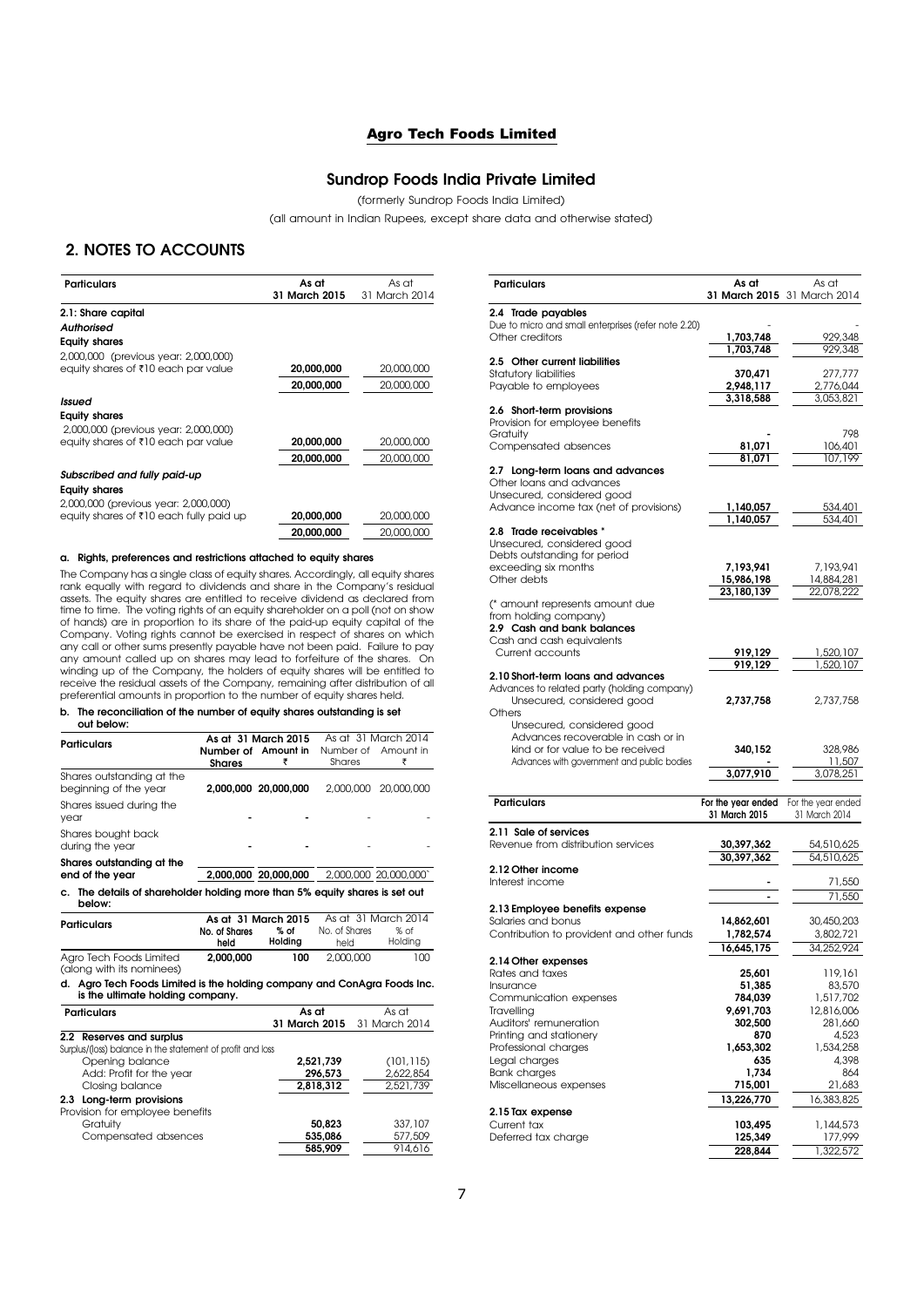### **Sundrop Foods India Private Limited**

(formerly Sundrop Foods India Limited)

(all amount in Indian Rupees, except share data and otherwise stated)

# **2. NOTES TO ACCOUNTS** (continued)

#### **2.16: Earnings per share**

The earnings considered in ascertaining the Company's earnings per share comprise net profit after tax. The number of shares (nominal value of `10) used in computing basic earnings per share is the weighted average number of shares outstanding during the year.

### **Computation of earnings per share (EPS):**

| <b>Particulars</b>                                                                                         | For the year ended For the year ended<br>31 March 2015 | 31 March 2014          |
|------------------------------------------------------------------------------------------------------------|--------------------------------------------------------|------------------------|
| Profit after tax<br>Weighted average number of<br>equity shares of ₹10 each<br>outstanding during the year | 296.573<br>2.000.000                                   | 2,622,854<br>2,000,000 |
| Earnings per share of par value<br>₹ 10 (basic and diluted)                                                | 0.15                                                   | 1.31                   |

Since, the Company does not have any potential equity shares hence, the basic and diluted earnings per share are the same.

#### **2.17: Related party transactions A) Related parties where control exists**

|                    | S.No Name of the Company                                               | Relationship             |                                                                      |  |  |  |
|--------------------|------------------------------------------------------------------------|--------------------------|----------------------------------------------------------------------|--|--|--|
| ı                  | Agro Tech Foods Limited                                                | Holding company          |                                                                      |  |  |  |
| $\mathfrak{p}$     | ConAgra Foods Inc.                                                     | Ultimate holding company |                                                                      |  |  |  |
|                    | B) Particulars of related party transactions                           |                          |                                                                      |  |  |  |
|                    | The following is a summary of significant related party transactions   |                          |                                                                      |  |  |  |
| <b>Particulars</b> |                                                                        |                          | For the year ended For the year ended<br>31 March 2015 31 March 2014 |  |  |  |
|                    | Agro Tech Foods Limited                                                |                          |                                                                      |  |  |  |
|                    | Reimbursement of expenses                                              | 63,751                   | 25,283                                                               |  |  |  |
|                    | Revenue received                                                       | 30,397,362               | 54,510,625                                                           |  |  |  |
|                    | C) The Company has the following amounts due from / to related parties |                          |                                                                      |  |  |  |
| <b>Particulars</b> |                                                                        | As at                    | As at                                                                |  |  |  |
|                    |                                                                        |                          | 31 March 2015 31 March 2014                                          |  |  |  |
|                    | Receivable from related parties                                        |                          |                                                                      |  |  |  |
|                    | Agro Tech Foods Limited                                                |                          |                                                                      |  |  |  |
|                    | Trade receivables                                                      | 23,180,139               | 22.078.222                                                           |  |  |  |
|                    | Loans and advances (net)                                               | 2.737.758                | 2.737.758                                                            |  |  |  |

#### **2.18: Segment information**

The Company is engaged in the business of providing distribution services to its holding company, Agro Tech Foods Limited, with operations in India. Accordingly, no segment disclosure is made in the financial statements, as the Company has only one geographical and business segment.

#### **2.19: Deferred taxation**

| <b>Particulars</b>                         | As at   | As at                       |
|--------------------------------------------|---------|-----------------------------|
|                                            |         | 31 March 2015 31 March 2014 |
| Deferred tax asset                         |         |                             |
| On expenditure allowed on payment<br>basis | 190.393 | 315.742                     |
|                                            | 190.393 | 315,742                     |

#### **2.20: Amounts payable to micro, small and medium enterprises**

The Ministry of Micro, Small and Medium Enterprises has issued an Office Memorandum dated 26 August 2008 which recommends that the Micro and Small Enterprises should mention in their correspondence with its customers the Entrepreneurs Memorandum Number as allocated after filing of the Memorandum. Accordingly, the disclosure in respect of the amounts payable to such enterprises as at 31 March 2015 has been made in the financial statements based on information received and available with the Company. The Company has not received any claim for interest from any supplier under the said Act.

#### **2.21: Auditors' remuneration (excluding service tax)**

| <b>Particulars</b>        |               | For the year ended For the year ended |
|---------------------------|---------------|---------------------------------------|
|                           | 31 March 2015 | 31 March 2014                         |
| As Auditor                |               |                                       |
| Statutory audit           | 181,500       | 165,000                               |
| Tax audit                 | 121.000       | 110,000                               |
| Reimbursement of expenses | -             | 6,660                                 |
|                           | 302.500       | 281,660                               |

#### **2.22: Employee benefits**

a) The employee benefit schemes are as under:

#### **i. Provident fund :**

All employees of the Company receive benefits under the Provident Fund which is a defined contribution plan wherein obligation of the Company is limited to the contribution equal to 12% of the employees' salary.

#### **ii. Gratuity :**

In accordance with 'The Payment of Gratuity Act, 1972' of India, the Company provides for Gratuity, a defined retirement benefit scheme (the Gratuity Plan), covering eligible employees. Liabilities with regard to such Gratuity Plan are determined by an actuarial valuation as at the end of the year and are charged to the statement of profit and loss. The Gratuity Plan is a funded.

#### **iii. Compensated absences :**

The accrual for unutilised leave is determined for the entire available leave balance standing to the credit of the employees at the year end. The value of such leave balances that are eligible for carry forward, is determined by an actuarial valuation as at the end of the year and is charged to the statement of profit and loss.

b) The following table sets out the particulars of the employee benefits as required under the Accounting Standard 15 (Revised) - "Employee Benefits"

| <b>Particulars</b>                                                                                | Gratuity      |                                                        |  |
|---------------------------------------------------------------------------------------------------|---------------|--------------------------------------------------------|--|
|                                                                                                   | 31 March 2015 | For the year ended For the year ended<br>31 March 2014 |  |
| Reconciliation of opening and closing balances of the present value of<br>the defined obligation: |               |                                                        |  |
| Opening defined benefit obligation                                                                | 337,905       | 441,919                                                |  |
| Current service cost                                                                              | 163,083       | 410,973                                                |  |
| Interest cost                                                                                     | 30,411        | 69,937                                                 |  |
| Actuarial (gain)/ loss                                                                            | (90.331)      | (584.924)                                              |  |
| Benefits paid                                                                                     |               |                                                        |  |
| Transfer in                                                                                       |               |                                                        |  |
| Closing defined benefit obligation                                                                | 441,068       | 337,905                                                |  |
| Change in the fair value of plan assets                                                           |               |                                                        |  |
| Opening fair value of plan assets                                                                 |               |                                                        |  |
| Expected return on plan assets                                                                    | 23,653        |                                                        |  |
| Contribution by employer                                                                          | 337.905       |                                                        |  |
| Contribution by employee                                                                          |               |                                                        |  |
| Benefits paid                                                                                     |               |                                                        |  |
| Actuarial gain/ (loss)                                                                            | 28.687        |                                                        |  |
| Closing fair value of plan assets                                                                 | 390,245       |                                                        |  |
| Expense recognised in the statementof profit and loss                                             |               |                                                        |  |
| Current service cost                                                                              | 163.083       | 410,973                                                |  |
| Interest cost                                                                                     | 30,411        | 69,937                                                 |  |
| Expected return on plan assets                                                                    | (23, 653)     |                                                        |  |
| Net actuarial (gains) /losses                                                                     | (119,018)     | (584, 924)                                             |  |
| Total                                                                                             | 50,823        | (104, 014)                                             |  |
| Actual return on plan assets                                                                      | 52,340        |                                                        |  |

#### **Amount recognised in the balance sheet**

| <b>Particulars</b>                   | As at    | As at    |
|--------------------------------------|----------|----------|
|                                      | 31 March | 31 March |
|                                      | 2015     | 2014     |
| Present value of unfunded obligation | 441,068  | 337,905  |
| Less: Fair value of plan assets      | 390.245  |          |
| Net liability / (assets)             | 50,823   | 337,905  |
| Discount rate                        | 7.80%    | 9.00%    |
| Salary escalation rate               | 7.00%    | 7.00%    |
|                                      |          |          |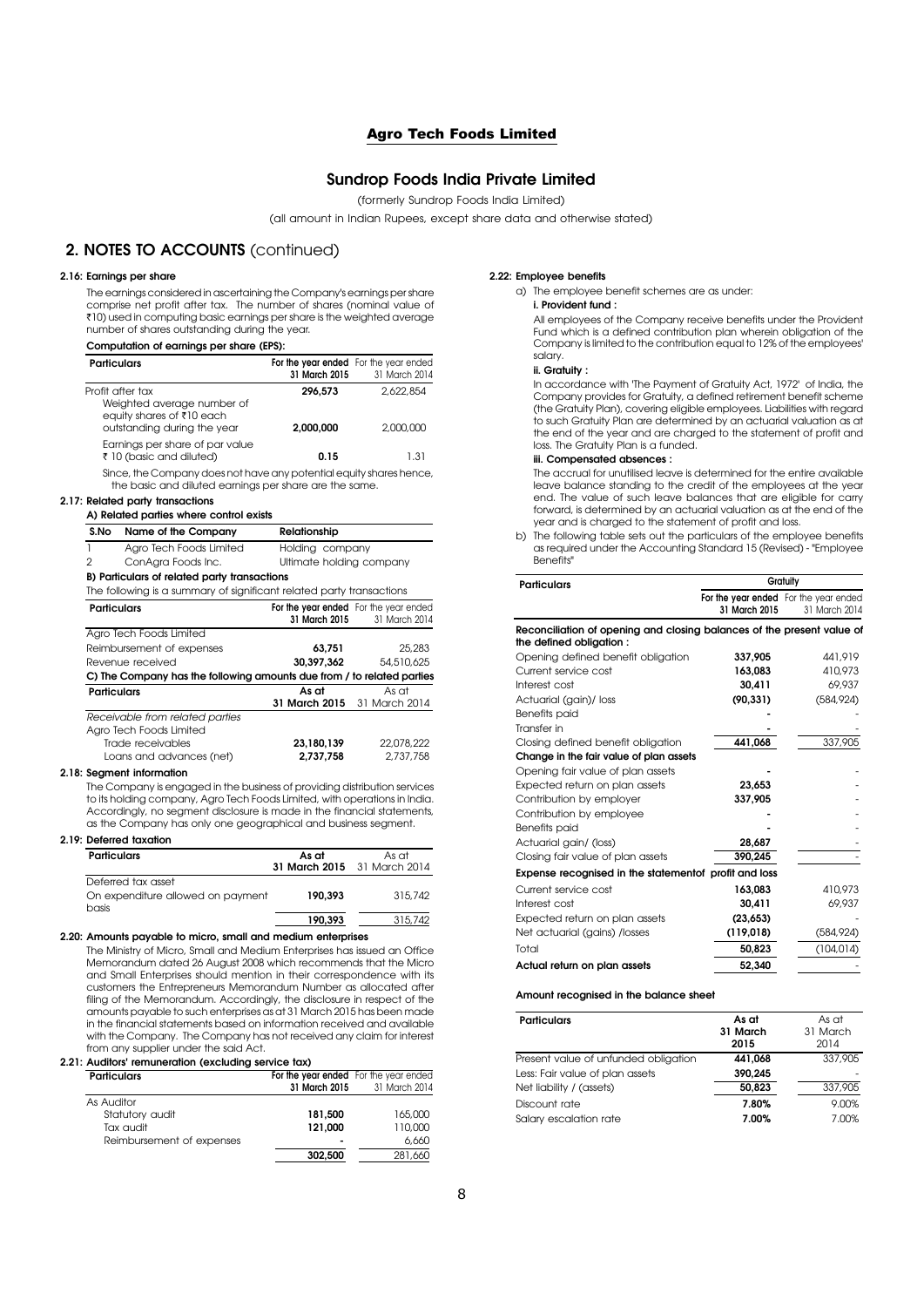# **Sundrop Foods India Private Limited**

(formerly Sundrop Foods India Limited)

(all amount in Indian Rupees, except share data and otherwise stated)

# **2. NOTES TO ACCOUNTS** (continued)

### **Amounts for the current and previous four periods are as follows:**

| <b>Particulars</b>                                         | As at<br>31 March<br>2015 | As at<br>31 March<br>2014 | As at<br>31 March<br>2013 | As at<br>31 March<br>2012 |
|------------------------------------------------------------|---------------------------|---------------------------|---------------------------|---------------------------|
| Opening defined<br>benefit obligation                      | 441.068                   | 337,905                   | 441,919                   |                           |
| <b>Plan Assets</b>                                         | 390.245                   |                           |                           |                           |
| Deficit/(Surplus)                                          | 50.823                    | 337,905                   | 441.919                   |                           |
| <b>Experience Adjustments -</b><br><b>Plan Assets</b>      | 28.687                    |                           |                           |                           |
| <b>Experience Adjustments -</b><br><b>Plan Liabilities</b> | (145.046)                 | (552.367)                 |                           |                           |

2.23 There are no litigations as on balance sheet date.

2.24 Previous year figures have been regrouped / reclassified wherever necessary, to conform to current year classification.

As per our report even date attached

| for <b>B S R &amp; Associates LLP</b>    | for Sundrop Foods India Private Limited |
|------------------------------------------|-----------------------------------------|
| <b>Chartered Accountants</b>             | CIN: U01119TG1990PTC011259              |
| Firm's registration no. 116231W/W-100024 |                                         |

| Sriram Mahalingam    | Dharmesh Kumar Srivastava | N Narasimha rao |
|----------------------|---------------------------|-----------------|
| Partner              | <b>Director</b>           | <b>Director</b> |
| Membership No.049642 | DIN: 06875689             | DIN:02561439    |

Place: Hyderabad<br>Date : 15 April 2015

Place: Gurgaon<br>Date : 15 April 2015